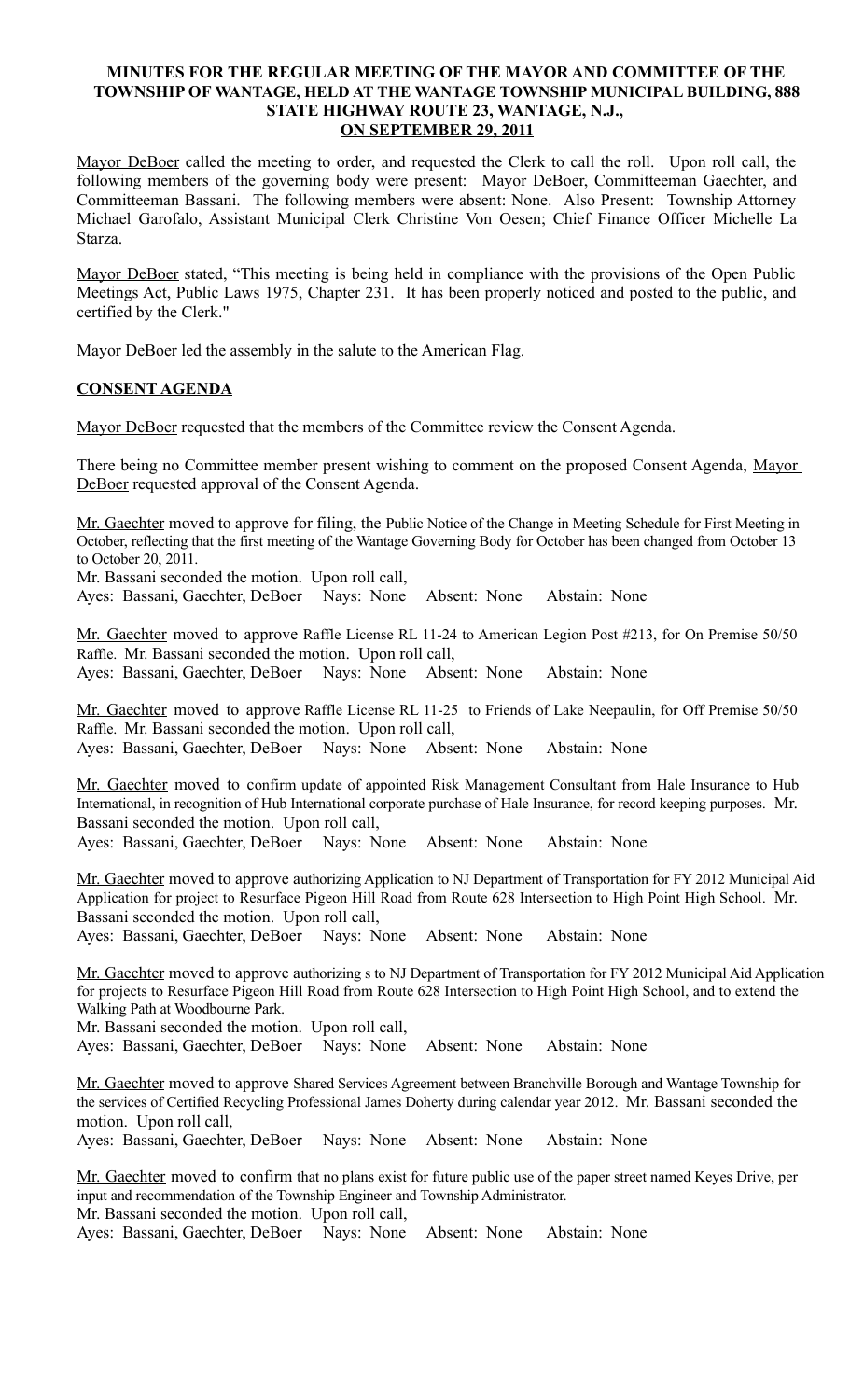#### **PAGE TWO OF THE MINUTES OF SEPTEMBER 29, 2011**

## **CONSENT AGENDA, Continued**

Mr. Gaechter moved to approve renewal of membership in the Morris County Cooperative Pricing Council through September 30, 2016. Mr. Bassani seconded the motion. Upon roll call, Ayes: Bassani, Gaechter, DeBoer Nays: None Absent: None Abstain: None

Mr. Gaechter moved to approve renewal of Registration for Commodity Resale System of Cooperative Purchasing between Wantage Township and the Sussex Wantage Regional School System for Gasoline and Diesel Fuel. Mr. Bassani seconded the motion. Upon roll call,

Ayes: Bassani, Gaechter, DeBoer Nays: None Absent: None Abstain: None

**Administrator Report**: As offered by Christine Von Oesen

**Construction Department Fees**: Construction Official Patrick Stefanelli offered a presentation regarding suggested adjustments to the current fee schedule for the Construction Department. General review and consideration of this suggestion took place. No action was taken at this time.

**Emergency Management Coordinator Report:** A written report from EMC Joe Konopinski was reviewed at this time. General discussion took place with Chief Finance Officer Michelle La Starza, who indicated that once costs were known, the Township would most likely need to adopt a special emergency appropriation to authorize the money necessary for local repairs. As FEMA Grant money is approved, these local costs can be reimbursed.

The members of the governing body expressed a desire to obtain a comprehensive report concerning the projects needing attention from Hurricane Irene, once that is available.

**Traffic Concerns at Intersection of Decker Road and County Route 519**: After review of a report regarding resident concern with traffic safety at this intersection, the members of the governing body suggested sending a letter to the residents of Eileen Drive asking for voluntary cooperation in maintaining a 50 foot No Parking buffer within the intersection.

**Repairs to Old Clove Road and Layton Road**: The governing body held discussion with Chief Finance Officer Michelle La Starza regarding the status of addressing repairs of these roads from Hurricane Irene and a likely action plan which will be required to fund the said repairs. No action was required at this time; none taken.

A question was raised regarding the status of the Lake Neepaulin Dam. Mr. Tom Jable of FOLN addressed the governing body at this time with details of the response activities during and after the hurricane.

**Assessor Position and Office Staffing**: The governing body agreed to enter into a closed executive session later in the meeting for the purpose of discussing this topic.

General discussion took place at this time with Assessor Department Employee Kristi Lockburner and County Tax Administrator Melissa Rockwell, to review the details of Reassessment programs versus Revaluation programs. Ms. Lockburner indicated that the opportunity exists for neighborhood assessment maintenance programs, and she would pursue further research into the details of such a program.

## **Township Committee Member Reports**:

Mr. Gaechter reported that the State Department of Environmental Protection has been approving numerous areas of Wantage Township for "Sewer Service Area" which were previously not being given approval. Mr. Gaechter complimented Mayor DeBoer on his efforts and accomplishment in achieving this success.

Mayor DeBoer indicated his belief that the success in achieving additional sewer service area approvals was a team effort. Mayor DeBoer also reported that the State of New Jersey has terminated the Plan Endorsement process, so there would be no need for Wantage to pursue this any further.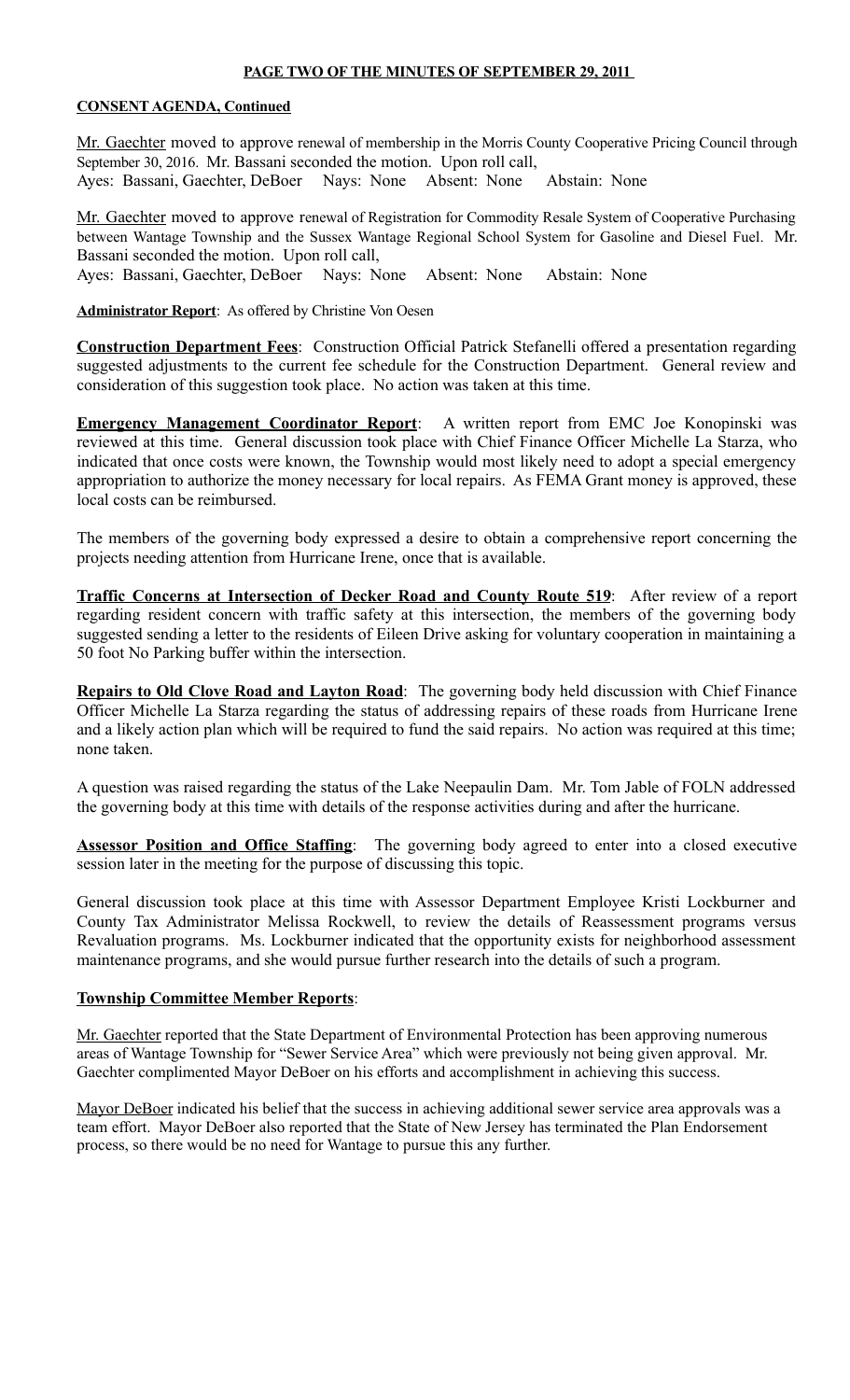## **PAGE THREE OF THE MINUTES OF SEPTEMBER 29, 2011**

## **OLD BUSINESS**: None

## **NEW BUSINESS**

## **Introduction of Ordinance 2011-09: Fire Department Membership**

Mr. Gaechter moved to introduce on first reading, Ordinance 2011-09 entitled "AN ORDINANCE AMENDING IN PART SECTION 2-8 OF CHAPTER II OF THE GENERAL ORDINANCES OF WANTAGE TOWNSHIP ENTITLED "FIRE DEPARTMENT", with a final hearing date scheduled for October 20, 2011. Mr. Bassani seconded the motion. Upon roll call,

Ayes: Bassani, Gaechter, DeBoer Nays: None Absent: None Abstain: None

#### **Introduction of Ordinance 2011-10: Bond Ordinance for Purchase of Fire Vehicle**

The members of the governing body held general discussion regarding the purchase of a fire vehicle. Mayor DeBoer encouraged Mr. Bassani to contact the Fire Department officers to address specific questions, and indicated he would ask a Fire Department representative to attend the October 20 meeting in case there were any remaining questions thereafter.

Mr. Gaechter moved to introduce on first reading, Ordinance 2011-10 entitled "BOND ORDINANCE PROVIDING FOR THE ACQUISITION OF A FIRE ENGINE AND ASSOCIATED FIRE EQUIPMENT IN AND BY THE TOWNSHIP OF WANTAGE, IN THE COUNTY OF SUSSEX, NEW JERSEY, APPROPRIATING \$600,000 THEREFOR AND AUTHORIZING THE ISSUANCE OF \$570,000 BONDS OR NOTES OF THE TOWNSHIP TO FINANCE PART OF THE COST THEREOF", with a final hearing date scheduled for October 20, 2011. Mr. Bassani seconded the motion. Upon roll call, Ayes: Bassani, Gaechter, DeBoer Nays: None Absent: None Abstain: None

#### **Resolution Amending Capital Improvement Plan**

Mr. Gaechter moved to amend the Township's Capital Improvement Plan to reflect inclusion of the purchase of a Fire Vehicle as described in Bond Ordinance 2011-10. Mr. Bassani seconded the motion. Upon roll call, Ayes: Bassani, Gaechter, DeBoer Nays: None Absent: None Abstain: None

#### **Introduction of Ordinance 2011-11: Newton Avenue Improvement**

Mr. Bassani moved to introduce on first reading, Ordinance 2011-11 entitled "ORDINANCE APPROPRIATING THE SUM OF \$65,100.00 FOR THE IMPROVEMENT OF NEWTON AVENUE", with a final hearing date scheduled for October 20, 2011.

Mr. Gaechter seconded the motion. Upon roll call,

Ayes: Bassani, Gaechter, DeBoer Nays: None Absent: None Abstain: None

#### **Approval of Minutes**

Mr. Gaechter moved to approve the minutes of the meeting of the Wantage governing body held on September 8, 2011. Mayor DeBoer seconded the motion. Upon roll call, Ayes: Gaechter, DeBoer Nays: None Absent: None Abstain: Bassani

#### **OPEN PUBLIC SESSION**

Mayor DeBoer opened the meeting to the public at this time, for any questions or comments involving the good and welfare of the community.

Mr. William Gettler, Gemmer Road, offered comments regarding his views on the meeting dates schedule of the governing body; issues he had with the power companies during Hurricane Irene; disagreement with several areas of OPRA responses which were redacted; observations regarding the enforcement of ordinances in Wantage; a desire to have minutes adjusted to reflect his understanding of actions taken by the governing body; concerns he has regarding whether or not employee Kevin Kervatt is a part of the Construction Department; and inquiries regarding the current workload of employee Kevin Kervatt.